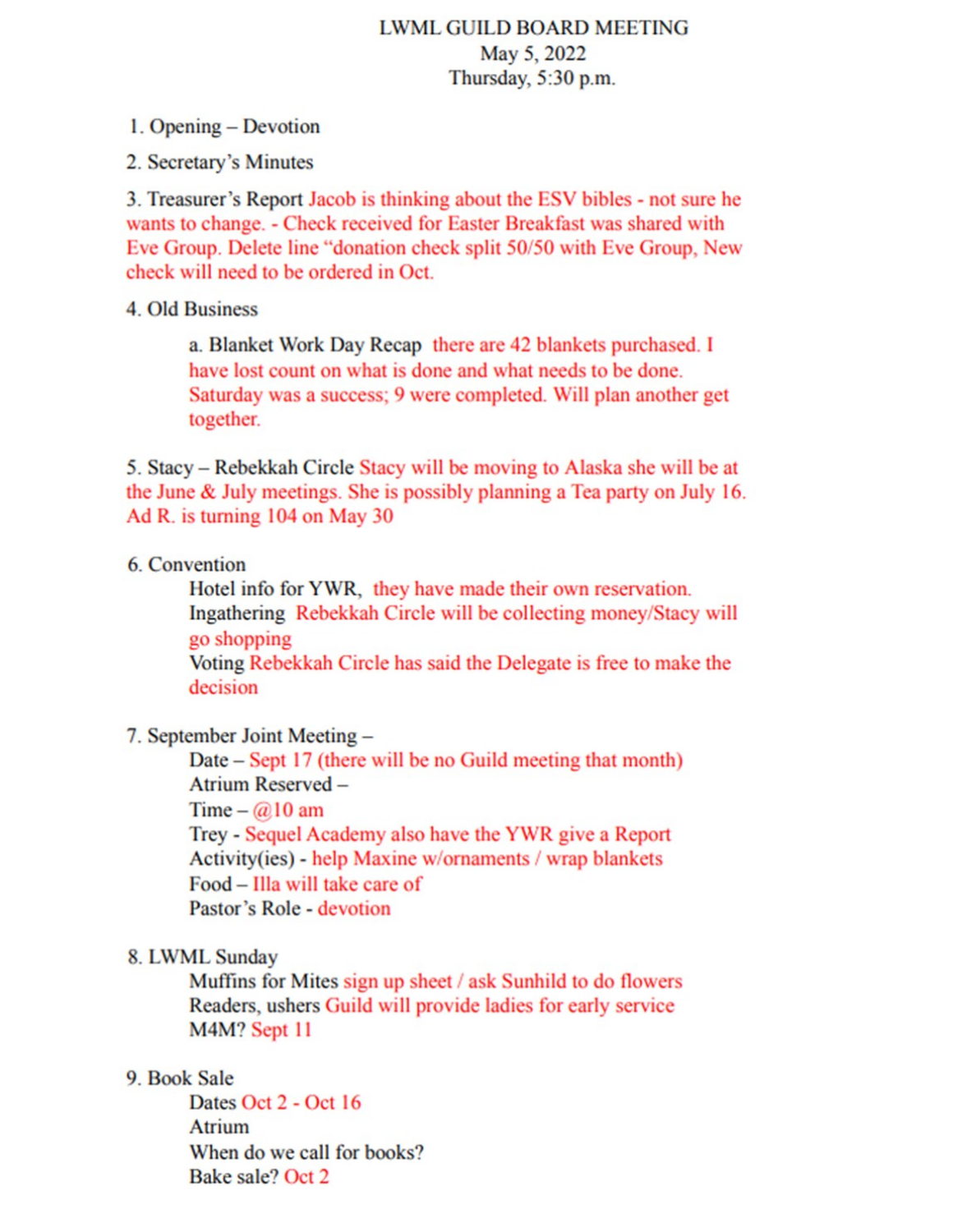10. Call to Freedom  $-$ Dates – Oct 8  $@$  9:30 - 11:00 Atrium - reserved  $M4M -$ Advertising - To LWML Zones, Facebook? Contact with Call to Freedom Refreshments? Pastor's role? yes

11. Fall Rally – been asked to make dessert for lunch Oct 15 make a

variety

12. quick talk about Christmas, summer fun, LWML Walk coming up,

# **LWML Rebekah Circle** April 19,2022 Zion Conference Room

**Members Present**: 12 Alverna A, Mary C, Carol H, Audrey H, Lois J, Max K, Marie K, Val O, Norma R, Stacy T, Coletta V, Shirley W **Members Not Present**: 5 Carol E., Jan Frentz, Sunhild M, Rosie O, Lu O,

**April OFFERING:** Home \$50.00 Mites \$60.85 Rebekah's Heart \$52.00 Birthday Treats provided by Max and Stacy Open with League Pledge and Devotion: Reconciled in Christ Card signed for Kay Nelson, surgery at Mayo in May

**Archives**: Rummage Sale in 1978 and 1979, Discussion of past helping with weddings in the basement.

## **Review of Board and Rebekah Circle minutes**

**Treasurer's Report**: Orphan Grain Train \$220.42 from Rebekah's Heart; Monies received in Rebekah's Heart for April and May will be used to purchase items for Gifts from the Heart at District Convention on June 3-4.

## **Old Business**

Muffins for Mites: Raised \$314. Next Muffins for Mites LWML Sunday Oct 2,2022 SD District Convention Young Woman Representative: Jessica Tisher and Grace Tisher Tie Blankets: Rebekah Circle completed one after the meeting in Atrium Youth Group Event: Still waiting for specifics from Jacob Joint Meeting will be Sept 17, 2022 Book Sale: Oct 2-9, possibly the Fall Rally on Oct 15.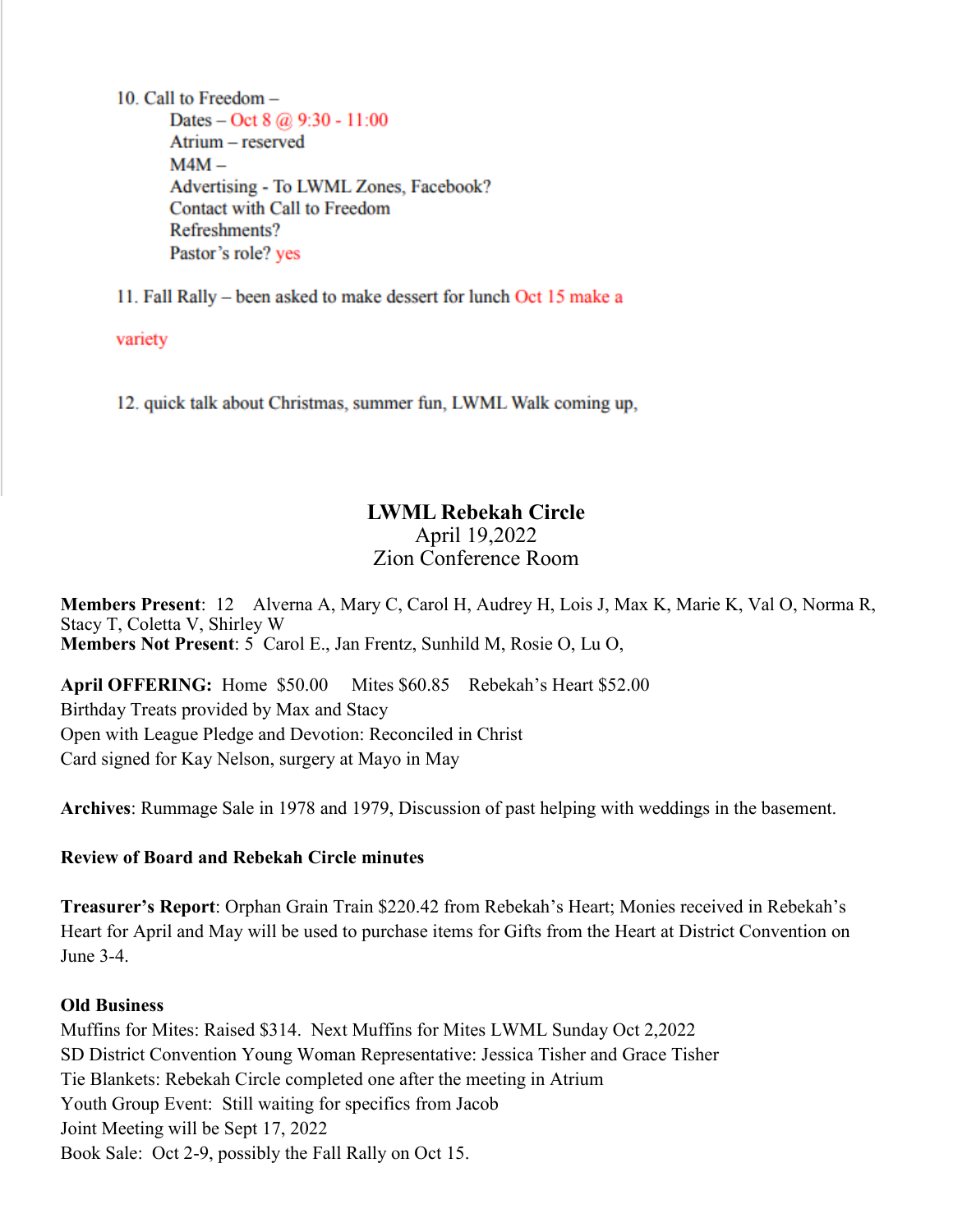Review LWML alumni and auxiliary member list: Corrections noted Stacy will share at Board meeting. Max, Audrey and Lois gave report about their Easter delivery to auxiliary and Alumni members, they

Delivered Easter figurines and visited each of the members, well received.

## **New Business**

Call to Freedom event on Oct 2, 2022 (kick off to book sale) Tie Blanket Project: 60 blanket goal, Work day will be April 30 at 1:30 in Atrium Rebekah Circle support the No to Tutoring support at Zion Diaper Derby from Mother's day to Father's Day. Alpha Women's Center, Teddy Bear Den, Children's Inn Summer Fun Ideas: Road Trip, Meet in park, Dave and Busters : )

**Next Meeting:** May 17 at 1:30 pm in Zion Atrium Bible Study: **Ephesians** 

Closed with Lord's Prayer

Respectfully Submitted, Stacy Tisher, Rebekah Circle Secretary

# **Mary Circle Meeting Minutes**

April 19, 2022

Members Present: Illa, Pam, Betty, Mary, Diane, Jerilyn, Cheryl, Julie, Dorothy, Tammie, Lenny, Sandy

Home: \$30 Mites: \$59.12 Total: \$89.12

## **Bible Study: Sandy led us in the Bible Study- Balancing Life's Challenges**

#### **Secretary's Minutes: Read and reviewed Treasurer's Report: Read and reviewed**

The Board is thinking we should make a donation with some of our money from the budget. One suggestion was to buy ESV bibles for the Youth room. Think of other ideas.

\*Hostess Program/Money

The Board wanted to have in writing in the minutes to clarify the Hostess money. *The Guild Treasurer will be responsible for submitting to the Zion Board a request for \$3000 for the Zion budget for the Hostess Program. The Guild will request in \$1500 increments as needed. If more than \$3000 is needed for the year the Guild Treasurer will send a request to the Zion Board. Any leftover Zion Board budgeted money will be used for the Hostess Program only.* 

#### **Blanket update**

There are many blankets being made. We will make 60 in all. Trey will come and speak at the Joint meeting. Please bring any questions you have about Sequel Academy.

A workday has been decided for April 30 at 1:30. Tammie will reserve the Atrium. Betty knows where there is plenty of wrapping paper and ribbon we can use.